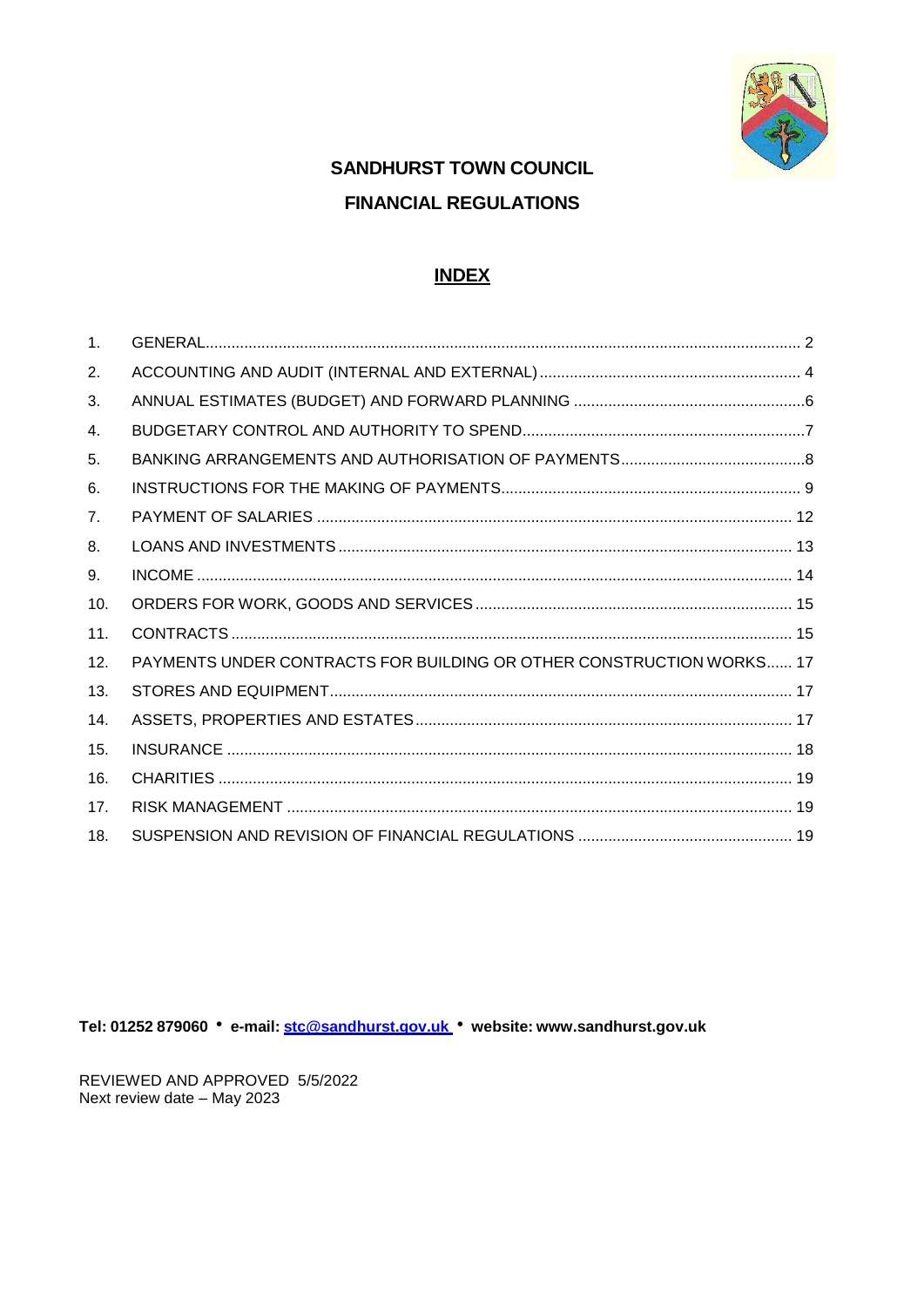These Financial Regulations were adopted by the Council at its Meeting of 06 March 2015.

### <span id="page-1-0"></span>**1. GENERAL**

- 1.1. These financial regulations govern the conduct of financial management by the council and may only be amended or varied by resolution of the council. Financial regulations are one of the council's three governing policy documents providing procedural guidance for members and officers. Financial regulations must be observed in conjunction with the council's standing orders<sup>[1](#page-1-1)</sup> and any individual financial regulations relating to contracts.
- 1.2. The council is responsible in law for ensuring that its financial management is adequate and effective and that the council has a sound system of internal control which facilitates the effective exercise of the council's functions, including arrangements for the management of risk.
- 1.3. The council's accounting control systems must include measures:
	- for the timely production of accounts;
	- that provide for the safe and efficient safeguarding of public money;
	- to prevent and detect inaccuracy and fraud; and
	- identifying the duties of officers.
- 1.4. These financial regulations demonstrate how the council meets these responsibilities and requirements.
- 1.5. At least once a year, prior to approving the Annual Governance Statement, the council must review the effectiveness of its system of internal control which shall be in accordance with proper practices.
- 1.6. A breach of these Regulations by an employee is gross misconduct.
- 1.7. Members of Council are expected to follow the instructions within these Regulations and not to entice employees to breach them. Failure to follow instructions within these Regulations brings the office of Councillor into disrepute.
- 1.8. The Responsible Financial Officer (RFO) holds a statutory office to be appointed by the council. The Executive Officer has been appointed as RFO for this council and these regulations will apply accordingly.
- 1.9. The RFO;
	- acts under the policy direction of the council;

<span id="page-1-1"></span><sup>1</sup> Model standing orders for councils are available in Local Councils Explained © 2013 National Association of Local Councils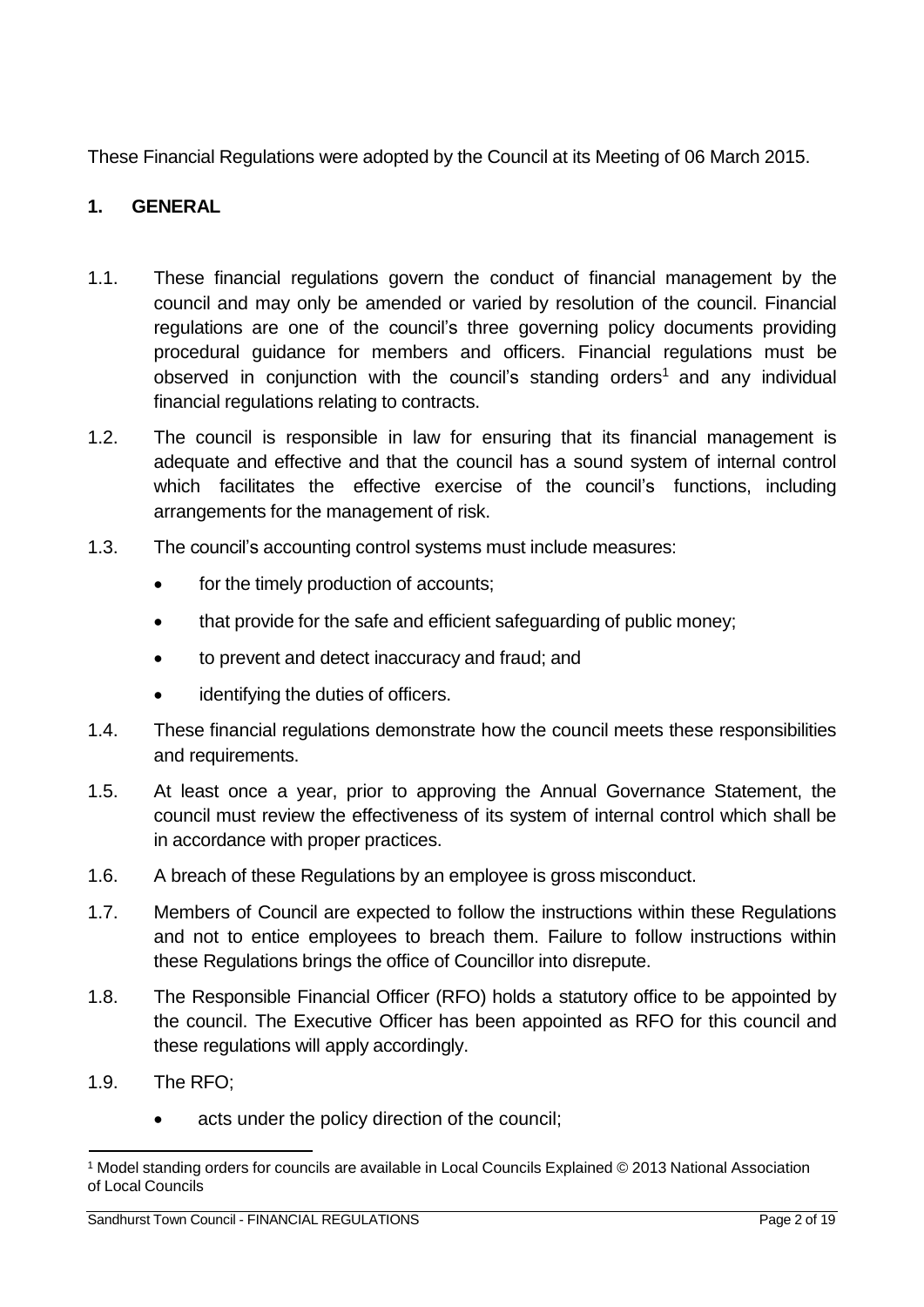- administers the council's financial affairs in accordance with all Acts, Regulations and proper practices;
- determines on behalf of the council its accounting records and accounting control systems;
- ensures the accounting control systems are observed;
- maintains the accounting records of the council up to date in accordance with proper practices;
- assists the council to secure economy, efficiency and effectiveness in the use of its resources; and
- produces financial management information as required by the council.
- 1.10. The accounting records determined by the RFO shall be sufficient to show and explain the council's transactions and to enable the RFO to ensure that any income and expenditure account and statement of balances, or record of receipts and payments and additional information, as the case may be, or management information prepared for the council from time to time comply with the Accounts and Audit Regulations<sup>[2](#page-2-0)</sup>.
- 1.11. The accounting records determined by the RFO shall in particular contain:
	- entries from day to day of all sums of money received and expended by the council and the matters to which the income and expenditure or receipts and payments account relate;
	- a record of the assets and liabilities of the council; and
	- wherever relevant, a record of the council's income and expenditure in relation to claims made, or to be made, for any contribution, grant or subsidy.
- 1.12. The accounting control systems determined by the RFO shall include:
	- procedures to ensure that the financial transactions of the council are recorded as soon as reasonably practicable and as accurately and reasonably as possible;
	- procedures to enable the prevention and detection of inaccuracies and fraud and the ability to reconstruct any lost records;
	- identification of the duties of officers dealing with financial transactions and division of responsibilities of those officers in relation to significant transactions;
	- procedures to ensure that uncollectable amounts, including any bad debts are not submitted to the council for approval to be written off except with the

<span id="page-2-0"></span><sup>2</sup> In England - Accounts and Audit (England) Regulations 2011/817 In Wales - Accounts and Audit (Wales) Regulations 2005/368

Sandhurst Town Council - FINANCIAL REGULATIONS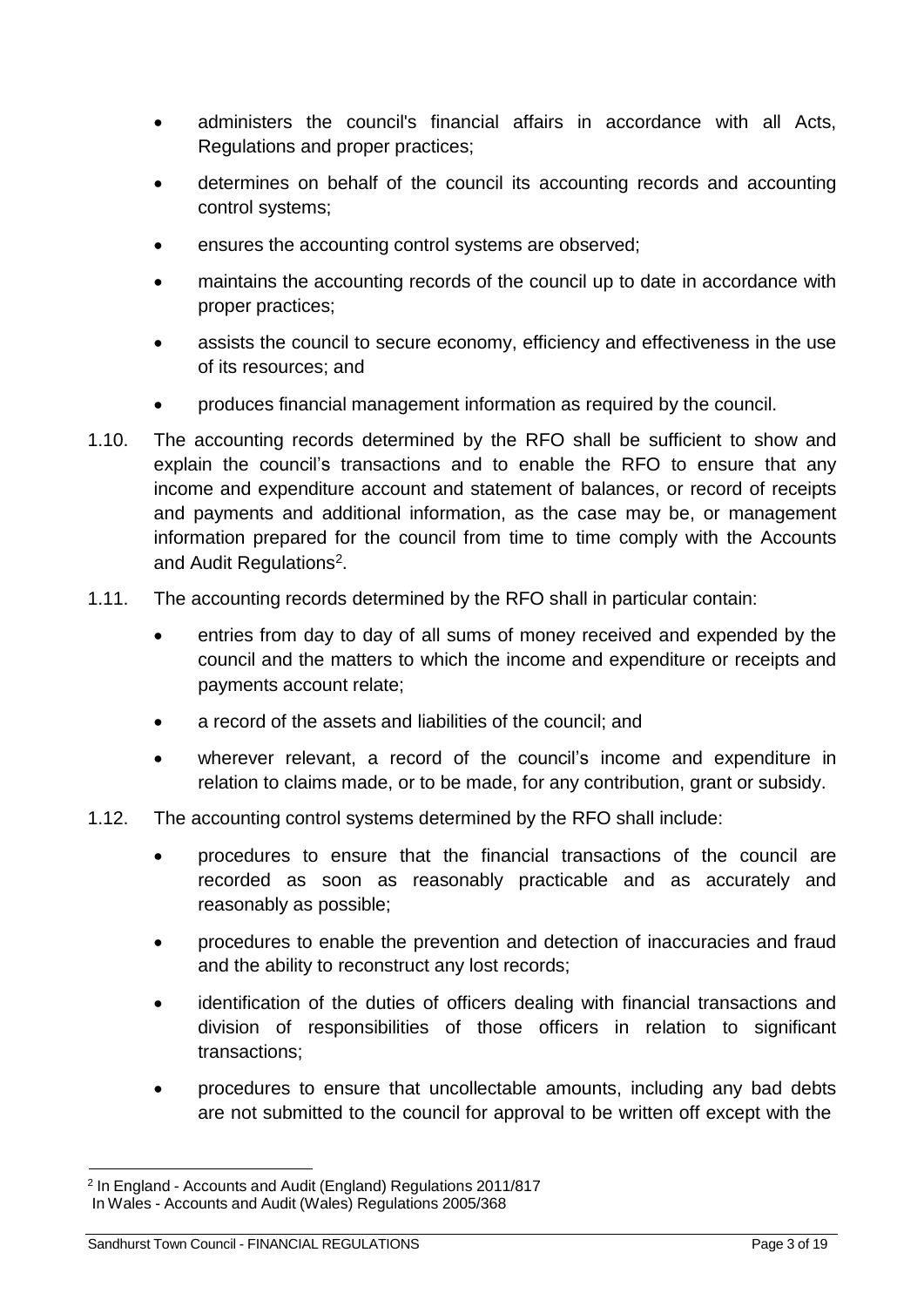approval of the RFO and that the approvals are shown in the accounting records; and

- measures to ensure that risk is properly managed.
- 1.13. The council is not empowered by these Regulations or otherwise to delegate certain specified decisions. In particular any decision regarding:
	- setting the final budget or the precept (Council Tax Requirement);
	- approving accounting statements;
	- approving an annual governance statement;
	- borrowing;
	- writing off bad debts;
	- declaring eligibility for the General Power of Competence; and
	- addressing recommendations in any report from the internal or external auditors,

shall be a matter for the full council only.

- 1.14. In addition the council must:
	- determine and keep under regular review the bank mandate for all council bank accounts;
	- approve any grant or a single commitment in excess of [£5,000]; and
	- in respect of the annual salary for any employee have regard to recommendations about annual salaries of employees made by the relevant Committee in accordance with its terms of reference.
- 1.15. In these financial regulations, references to the Accounts and Audit Regulations or 'the regulations' shall mean the regulations issued under the provisions of section 27 of the Audit Commission Act 1998, or any superseding legislation, and then in force unless otherwise specified.

In these financial regulations the term 'proper practice' or 'proper practices' shall refer to guidance issued in *Governance and Accountability for Local Councils – a Practitioners' Guide (England)* issued by the Joint Practitioners Advisory Group (JPAG), available from the websites of NALC and the Society for Local Council Executive Officers (SLCC) as appropriate.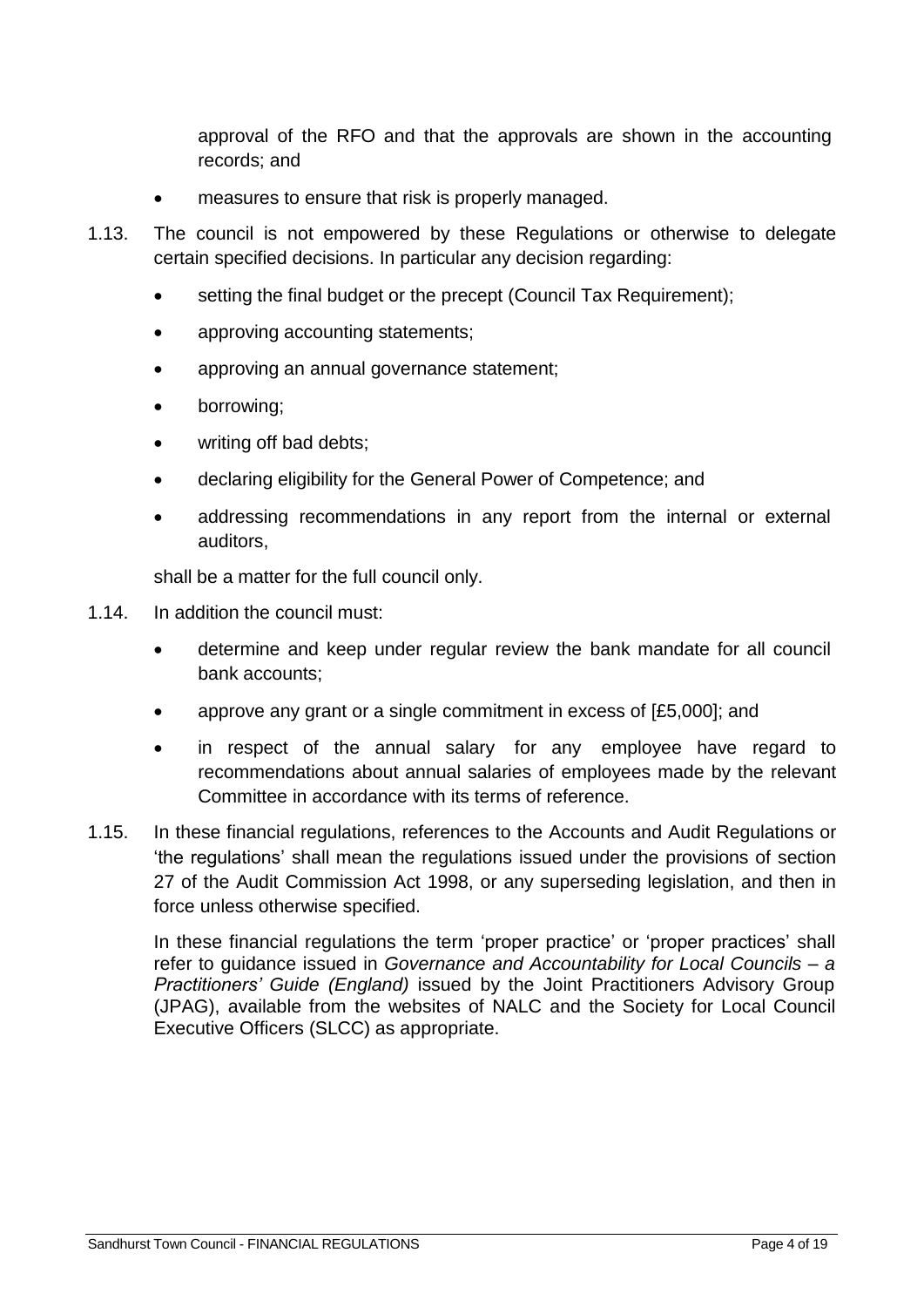### <span id="page-4-0"></span>**2. ACCOUNTING AND AUDIT (INTERNAL AND EXTERNAL)**

- 2.1. All accounting procedures and financial records of the council shall be determined by the RFO in accordance with the Accounts and Audit Regulations, appropriate Guidance and proper practices.
- 2.2. On a regular basis, at least once in each quarter, and at each financial year end, a member of Strategy and Policy Committee shall be appointed to verify bank reconciliations (for all accounts) produced by the RFO. The member shall sign the reconciliations and the original bank statements (or similar document) as evidence of verification. This activity shall on conclusion be reported, including any exceptions, to and noted by the council.
- 2.3. The RFO shall complete the annual statement of accounts, annual report, and any related documents of the council contained in the Annual Return (as specified in proper practices) as soon as practicable after the end of the financial year and having certified the accounts shall submit them and report thereon to the council within the timescales set by the Accounts and Audit Regulations.
- 2.4. The council shall ensure that there is an adequate and effective system of internal audit of its accounting records, and of its system of internal control in accordance with proper practices. Any officer or member of the council shall make available such documents and records as appear to the council to be necessary for the purpose of the audit and shall, as directed by the council, supply the RFO, internal auditor, or external auditor with such information and explanation as the council considers necessary for that purpose.
- 2.5. The internal auditor shall be appointed by and shall carry out the work in relation to internal controls required by the council in accordance with proper practices.
- 2.6. The internal auditor shall:
	- be competent and independent of the financial operations of the council;
	- report to council in writing, or in person, on a regular basis with a minimum of one annual written report during each financial year;
	- to demonstrate competence, objectivity and independence, be free from any actual or perceived conflicts of interest, including those arising from family relationships; and
	- have no involvement in the financial decision making, management or control of the council.
- 2.7. Internal or external auditors may not under any circumstances:
	- perform any operational duties for the council;
	- initiate or approve accounting transactions; or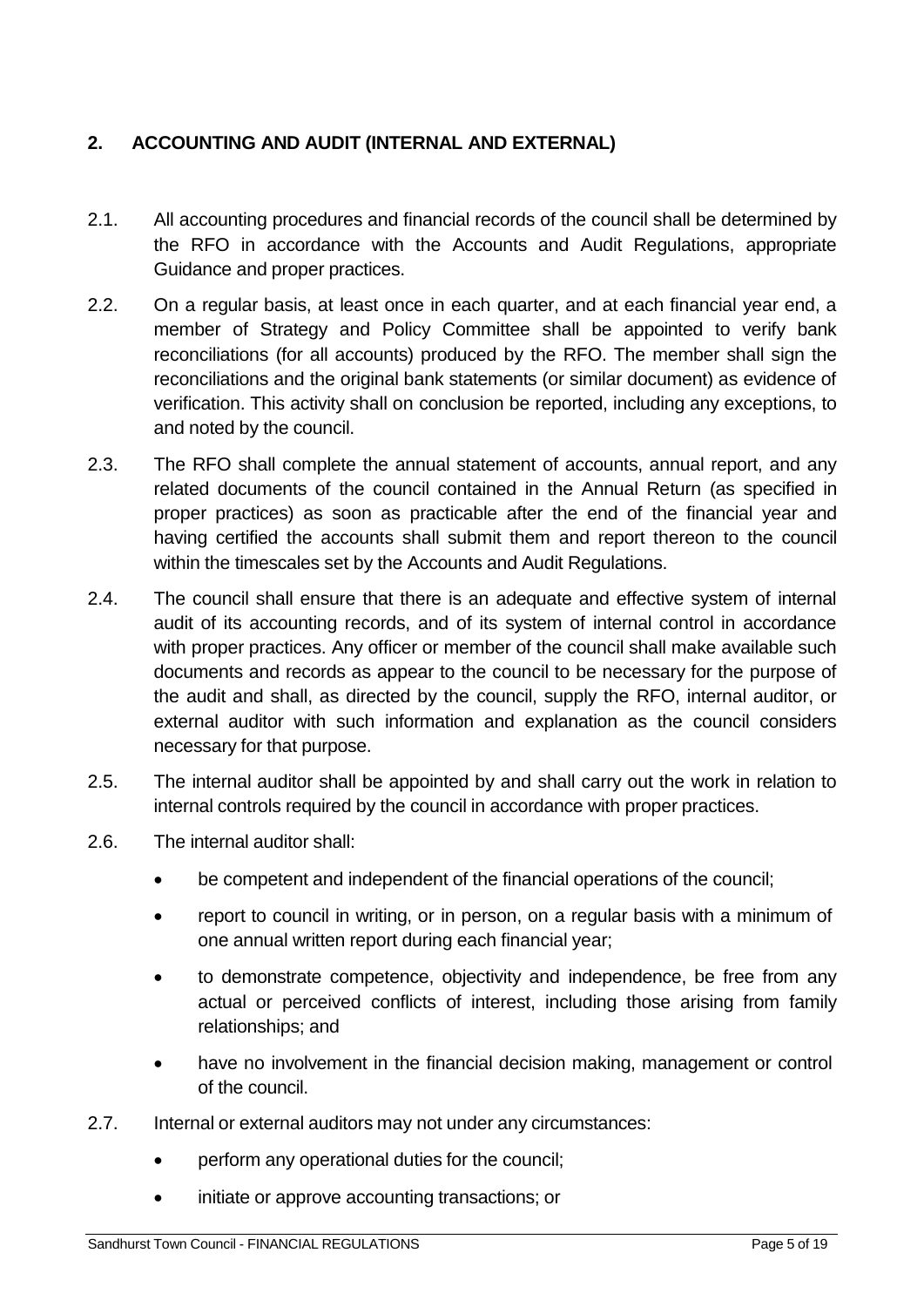- direct the activities of any council employee, except to the extent that such employees have been appropriately assigned to assist the internal auditor.
- 2.8. For the avoidance of doubt, in relation to internal audit the terms 'independent' and 'independence' shall have the same meaning as is described in proper practices.
- 2.9. The RFO shall make arrangements for the exercise of electors' rights in relation to the accounts including the opportunity to inspect the accounts, books, and vouchers and display or publish any notices and statements of account required by Audit Commission Act 1998, or any superseding legislation, and the Accounts and Audit Regulations.
- 2.10. The RFO shall, without undue delay, bring to the attention of all councillors any correspondence or report from internal or external auditors.

### <span id="page-5-0"></span>**3. ANNUAL ESTIMATES (BUDGET) AND FORWARD PLANNING**

- 3.1. Each committee shall review revenue and capital receipts and payments and shall formulate and submit proposals for the following financial year to Strategy and Policy Committee not later than the end of November each year including any proposals for revising the forecast for three or five years where such forward planning exists.
- 3.2. The RFO must each year, by no later than January, prepare detailed estimates of all receipts and payments including the use of reserves and all sources of funding for the following financial year in the form of a budget to be considered by the Strategy & Policy Committee before being recommended to the council.
- 3.3. The council shall consider annual budget proposals in relation to the council's forecasting of revenue and capital receipts and payments including recommendations for the use of reserves and sources of funding and update the forecast accordingly.
- 3.4. The council shall fix the precept (council tax requirement), and relevant basic amount of council tax to be levied for the ensuing financial year not later than by the end of the first week in February each year. The RFO shall issue the precept to the billing authority and shall supply each member with a copy of the approved annual budget.
- 3.5. The approved annual budget shall form the basis of financial control for the ensuing year.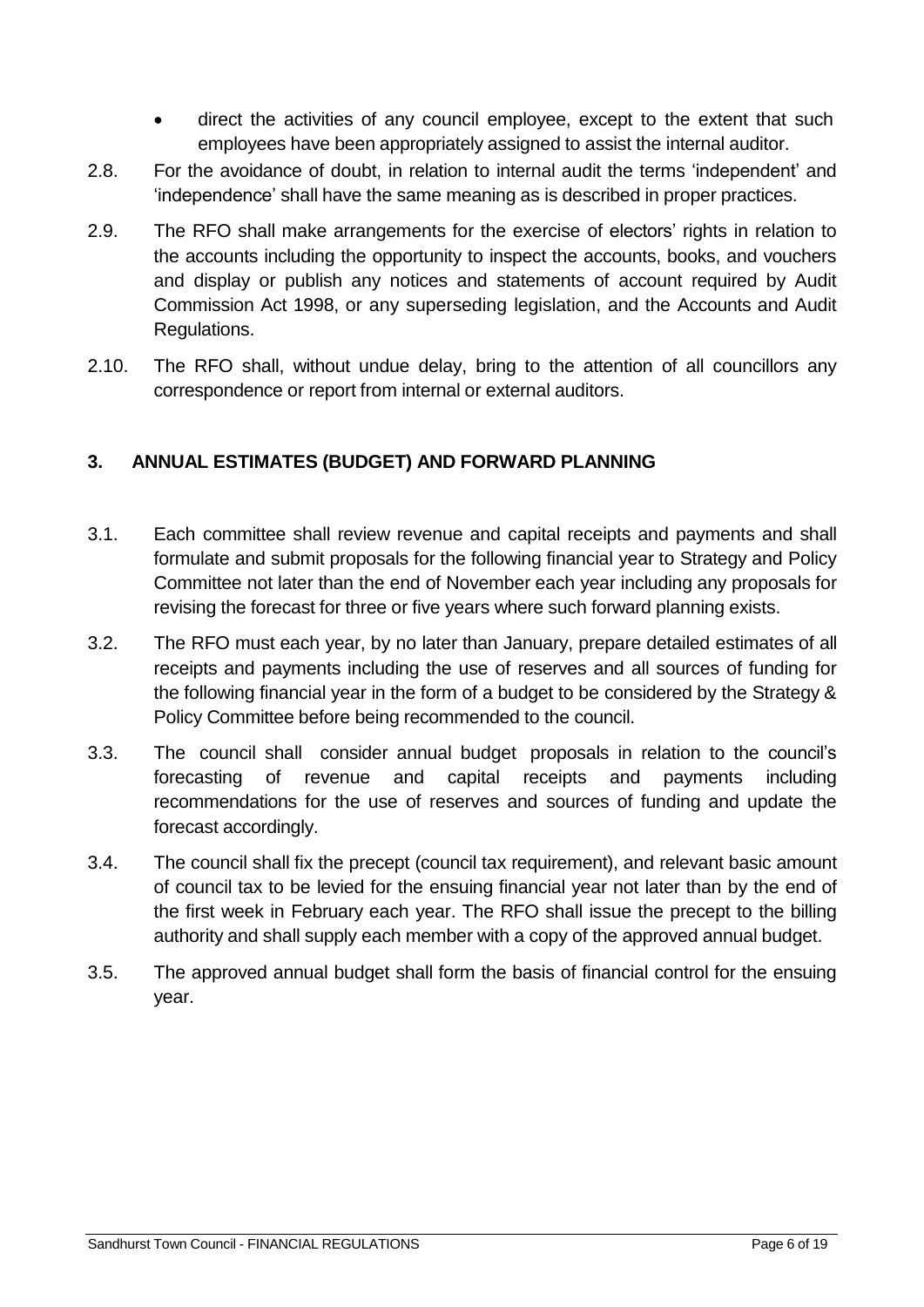### <span id="page-6-0"></span>**4. BUDGETARY CONTROL AND AUTHORITY TO SPEND**

- 4.1. Expenditure on revenue items may be authorised up to the amounts included for that class of expenditure in the approved budget. This authority is to be determined by:
	- the council for all items over £20,000;
	- a duly delegated committee of the council for items over £5000; or
	- the Executive Officer, in conjunction with Chairman of Council or Chairman of the appropriate committee, for any items below £5000.

Such authority is to be evidenced by a Minute or by an authorisation slip duly signed by the Executive Officer, and where necessary also by the appropriate Chairman.

Contracts may not be disaggregated to avoid controls imposed by these regulations.

- 4.2. No expenditure may be authorised that will exceed the amount provided in the revenue budget for that class of expenditure other than by resolution of the council, or by resolution of Strategy and Policy Committee after consideration of a recommendation by another committee. During the budget year and with the approval of Strategy and Policy Committee, having considered fully the implications for public services, unspent and available amounts may be moved to other budget headings or to an earmarked reserve as appropriate ('virement').
- 4.3. Unspent provisions in the revenue or capital budgets for completed projects shall not be carried forward to a subsequent year.
- 4.4. The salary budgets are to be reviewed at least annually in November for the following financial year and such review shall be evidenced by a hard copy schedule signed by the Executive Officer and the Chairman of Council or relevant committee. The RFO will inform committees of any changes impacting on their budget requirement for the coming year in good time.
- 4.5. In cases of extreme risk to the delivery of council services, the Executive Officer may authorise revenue expenditure on behalf of the council which in the Executive Officer's judgement it is necessary to carry out. Such expenditure includes repair, replacement or other work, whether or not there is any budgetary provision for the expenditure, subject to a limit of £2000. The Executive Officer shall report such action to the chairman as soon as possible and to the council as soon as practicable thereafter.
- 4.6. No expenditure shall be authorised in relation to any capital project and no contract entered into or tender accepted involving capital expenditure unless the council is satisfied that the necessary funds are available and the requisite borrowing approval has been obtained.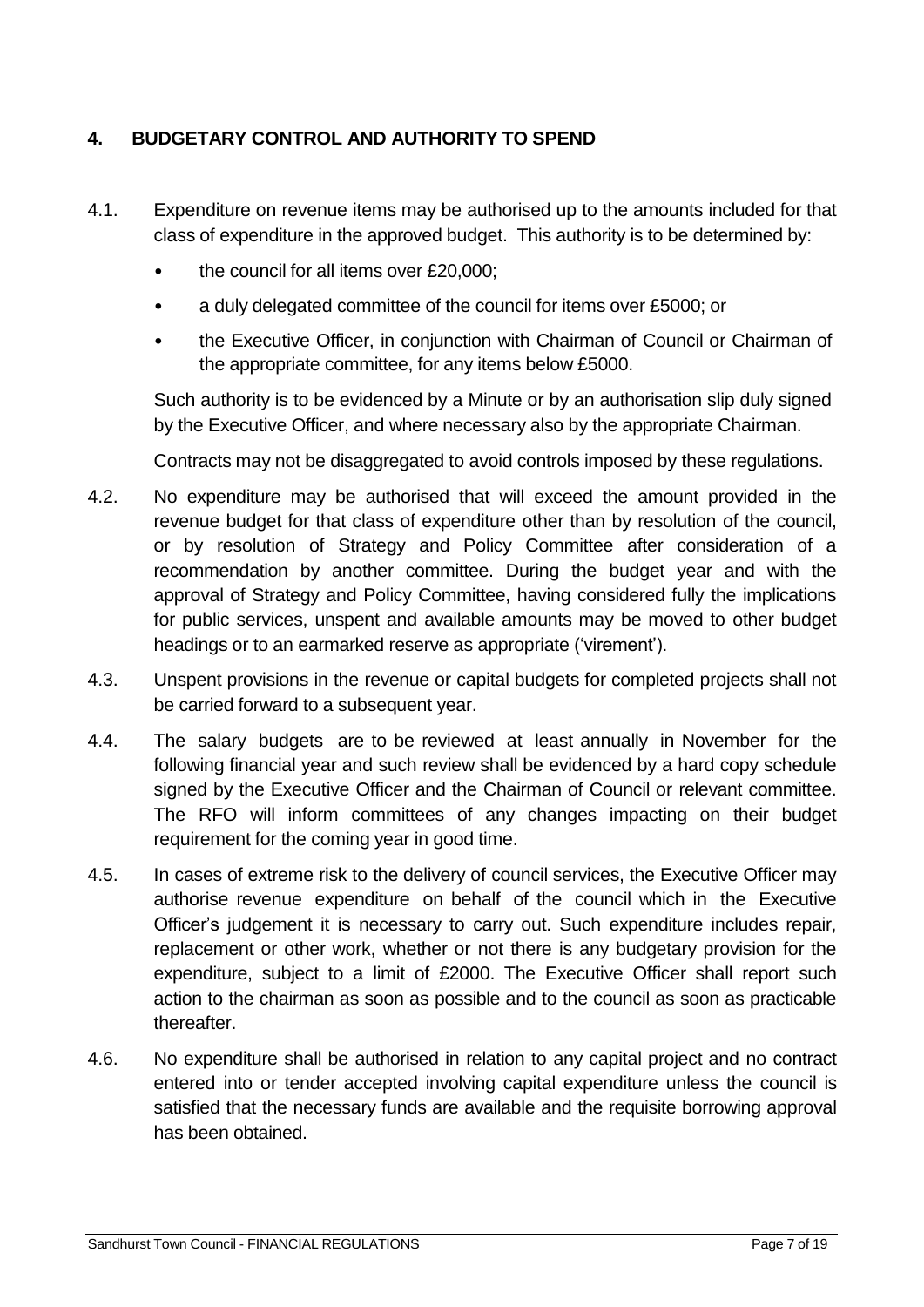- 4.7. All capital works shall be administered in accordance with the council's standing orders and financial regulations relating to contracts.
- 4.8. The RFO shall regularly provide the council with a statement of receipts and payments to date under each head of the budgets, comparing actual expenditure to the appropriate date against that planned as shown in the budget. These statements are to be prepared at least at the end of each financial quarter and shall show explanations of material variances. For this purpose "material" shall be in excess of 15% of the budget.
- 4.9. Changes in earmarked reserves shall be approved by council as part of the budgetary control process.

## <span id="page-7-0"></span>**5. BANKING ARRANGEMENTS AND AUTHORISATION OF PAYMENTS**

- 5.1. The council's banking arrangements, including the bank mandate, shall be made by the RFO and approved by the council; banking arrangements may not be delegated to a committee. They shall be regularly reviewed for safety and efficiency.
- 5.2. The RFO shall prepare a schedule of payments, forming part of the Agenda for the Meeting and, with the relevant invoices available, present the schedule to council. The council shall review the schedule for compliance and, having satisfied itself shall authorise payment by a resolution of the council. The approved schedule shall be ruled off and initialled by the Chairman of the Meeting. A detailed list of all payments shall be disclosed within or as an attachment to the minutes of the meeting at which payment was authorised. Personal payments (including salaries, wages, expenses and any payment made in relation to the termination of a contract of employment) may be summarised to remove public access to any personal information.
- 5.3. All invoices for payment shall be examined, verified and certified by the Executive Officer (or Deputy Executive Officer) to confirm that the work, goods or services to which each invoice relates has been received, carried out, examined and represents expenditure previously approved by the council.
- 5.4. The RFO shall examine invoices for arithmetical accuracy and analyse them to the appropriate expenditure heading. The RFO shall take all steps to pay all invoices submitted, and which are in order, at the next available council.
- 5.5. The Executive Officer shall have delegated authority to authorise the payment of items only in the following circumstances:
	- a) If a payment is necessary to avoid a charge to interest under the Late Payment of Commercial Debts (Interest) Act 1998, and the due date for payment is before the next scheduled Meeting of council, where the Executive Officer and RFO certify that there is no dispute or other reason to delay payment, provided that a list of such payments shall be submitted to the next appropriate meeting of council;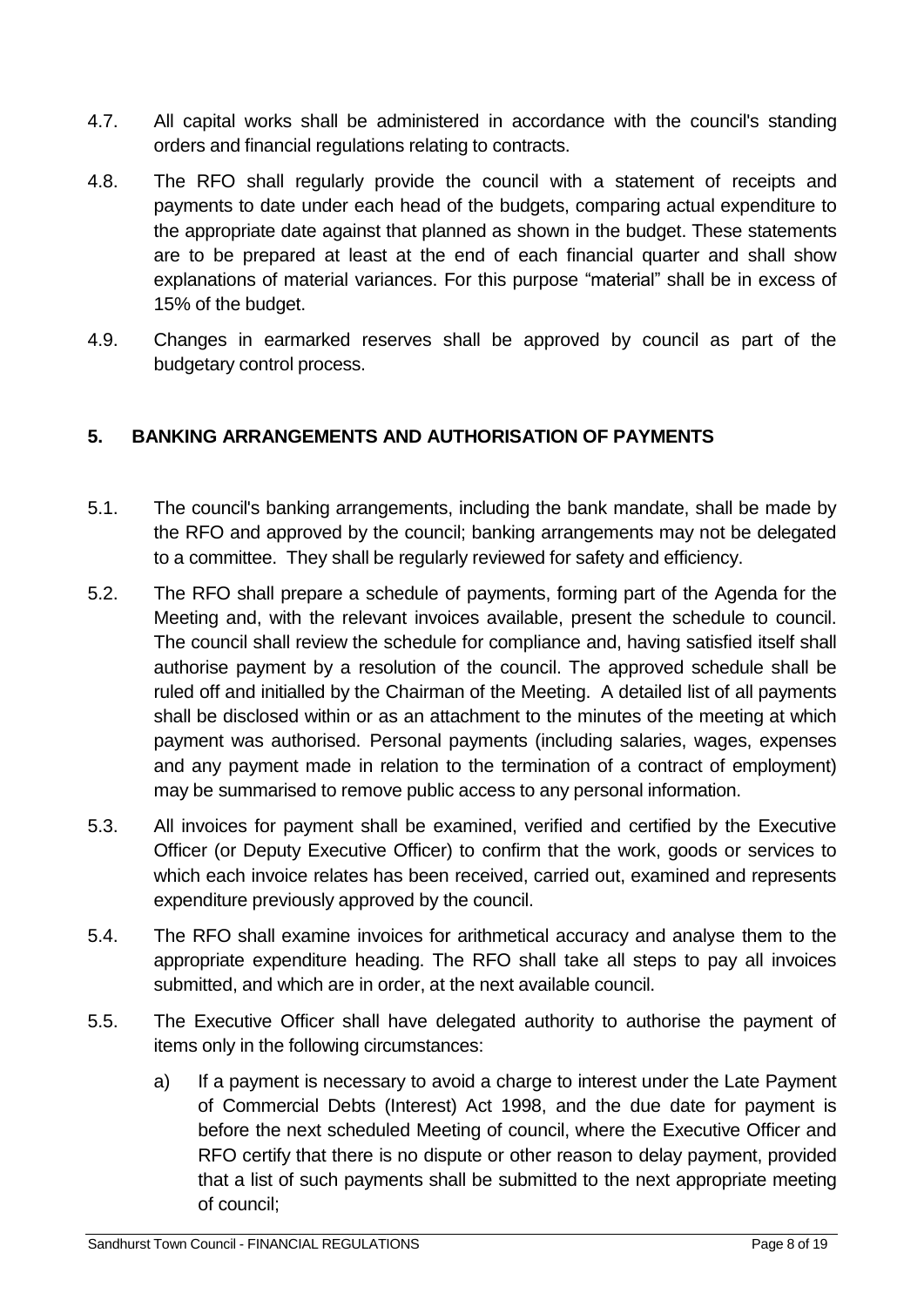- b) An expenditure item authorised under 5.6 below (continuing contracts and obligations) provided that a list of such payments shall be submitted to the next appropriate meeting of council; or
- c) fund transfers within the councils banking arrangements up to the sum of £10,000, provided that a list of such payments shall be submitted to the next appropriate meeting of council.
- 5.6. For each financial year the Executive Officer and RFO shall draw up a list of due payments which arise on a regular basis as the result of a continuing contract, statutory duty, or obligation (such as but not exclusively, Salaries, PAYE and NI, Superannuation Fund and regular maintenance contracts and the like for which council may authorise payment for the year provided that the requirements of regulation 4.1 (Budgetary Controls) are adhered to, provided also that a list of such payments shall be submitted to the next appropriate meeting of council.
- 5.7. A record of regular payments made under 5.6 above shall be drawn up and be signed by two members on each and every occasion when payment is authorised thus controlling the risk of duplicated payments being authorised and / or made.
- 5.8. In respect of grants a duly authorised committee shall approve expenditure within any limits set by council and in accordance with any Policy statement approved by council. Any Revenue or Capital Grant in excess of £5,000 shall before payment, be subject to ratification by resolution of the council.
- 5.9. Members are subject to the Code of Conduct that has been adopted by the council and shall comply with the Code and Standing Orders when a decision to authorise or instruct payment is made in respect of a matter in which they have a disclosable pecuniary or other interest, unless a dispensation has been granted.
- 5.10. The council will aim to rotate the duties of members in these Regulations so that onerous duties are shared out as evenly as possible over time.
- 5.11. Any changes in the recorded details of suppliers, such as bank account records, shall be approved in writing by a Member.

### <span id="page-8-0"></span>**6. INSTRUCTIONS FOR THE MAKING OF PAYMENTS**

- 6.1. The council will make safe and efficient arrangements for the making of its payments.
- 6.2. Following authorisation under Financial Regulation 5 above, the council, a duly delegated committee or, if so delegated, the Executive Officer shall give instruction that a payment shall be made.
- 6.3. All payments shall be effected by cheque or other instructions to the council's bankers, or otherwise, in accordance with a resolution of Council.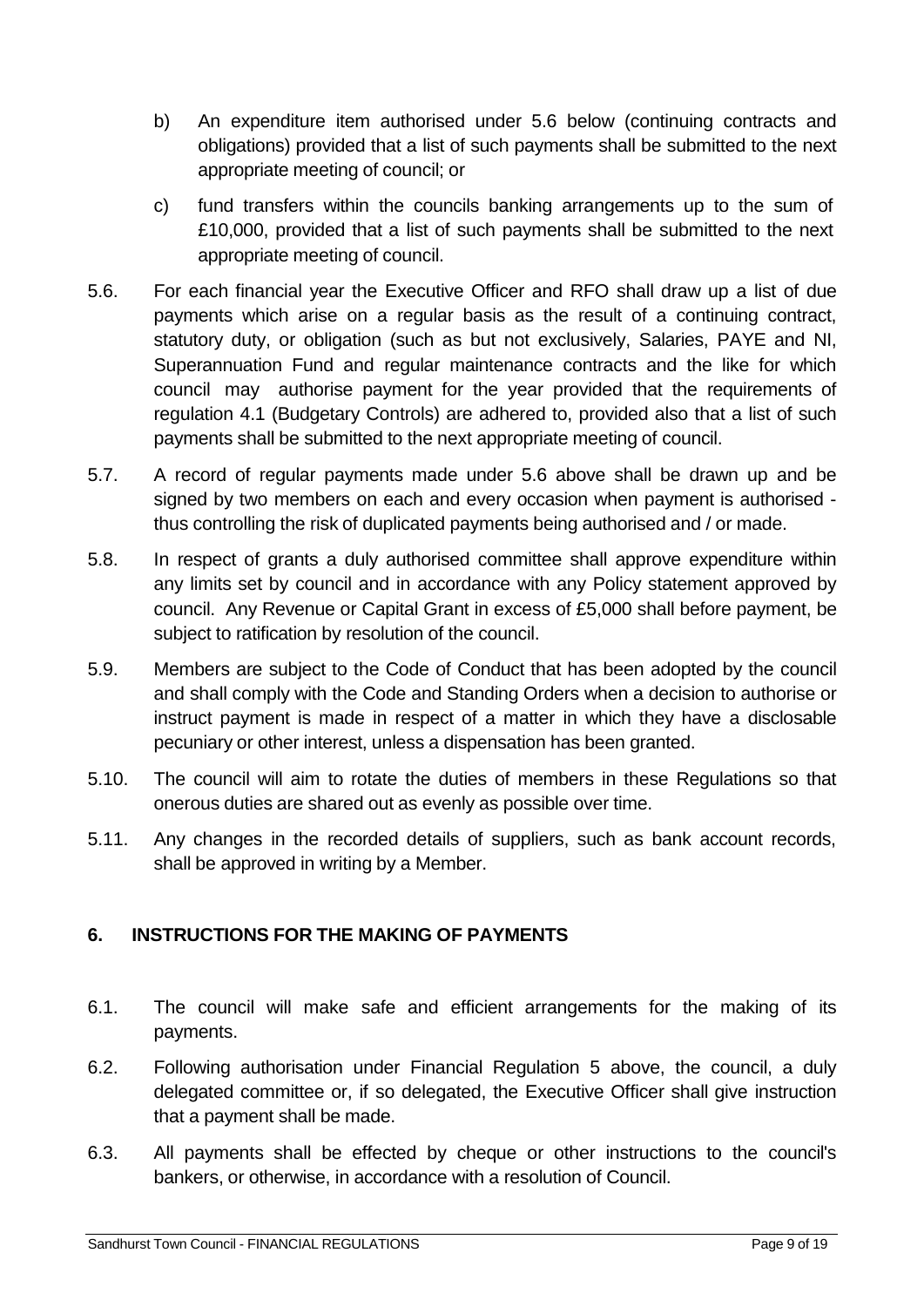- 6.4. Cheques or orders for payment drawn on the bank account in accordance with the schedule as presented to council or committee shall be signed by two members of council in accordance with a resolution instructing that payment. If a member who is also a bank signatory has declared a disclosable pecuniary interest, or has any other interest, in the matter in respect of which the payment is being made, that Councillor shall be required to consider Standing Orders, and thereby determine whether it is appropriate and / or permissible to be a signatory to the transaction in question.
- 6.5. To indicate agreement of the details shown on the cheque or order for payment with the counterfoil and the invoice or similar documentation, the signatories shall each also initial the cheque counterfoil.
- 6.6. Cheques or orders for payment shall not normally be presented for signature other than in the council offices or at a council or committee meeting (including immediately before or after such a meeting). Any signatures obtained away from the council offices or such meetings shall be reported to the council or Strategy & Policy Committee at the next convenient meeting.
- 6.7. If thought appropriate by the council, payment for utility supplies (energy, telephone and water) and any National Non-Domestic Rates may be made by variable Direct Debit provided that the instructions are signed by two members and any payments are reported to council as made. The approval of the use of a variable Direct Debit shall be renewed by resolution of the council at least every two years.
- 6.8. If thought appropriate by the council, payment for certain items (principally Salaries) may be made by Banker's Standing Order provided that the instructions are signed, or otherwise evidenced by two members are retained and any payments are reported to council as made. The approval of the use of a Banker's Standing Order shall be renewed by resolution of the council at least every two years.
- 6.9. If thought appropriate by the council, payment for certain items may be made by BACS or CHAPS methods provided that the instructions for each payment are signed, or otherwise evidenced, by two authorised bank signatories are retained and any payments are reported to council as made. The approval of the use of BACS or CHAPS shall be renewed by resolution of the council at least every two years.
- 6.10. If thought appropriate by the council payment for certain items may be made by internet banking transfer provided evidence is retained showing which members approved the payment.
- 6.11. Where a computer requires use of a personal identification number (PIN) or other password(s), for access to the council's records on that computer, a note shall be made of the PIN and Passwords and shall be handed to and retained by the Chairman of Council in a sealed dated envelope. This envelope may not be opened other than in the presence of two other councillors. After the envelope has been opened, in any circumstances, the PIN and / or passwords shall be changed as soon as practicable. The fact that the sealed envelope has been opened, in whatever circumstances, shall be reported to all members immediately and formally to the next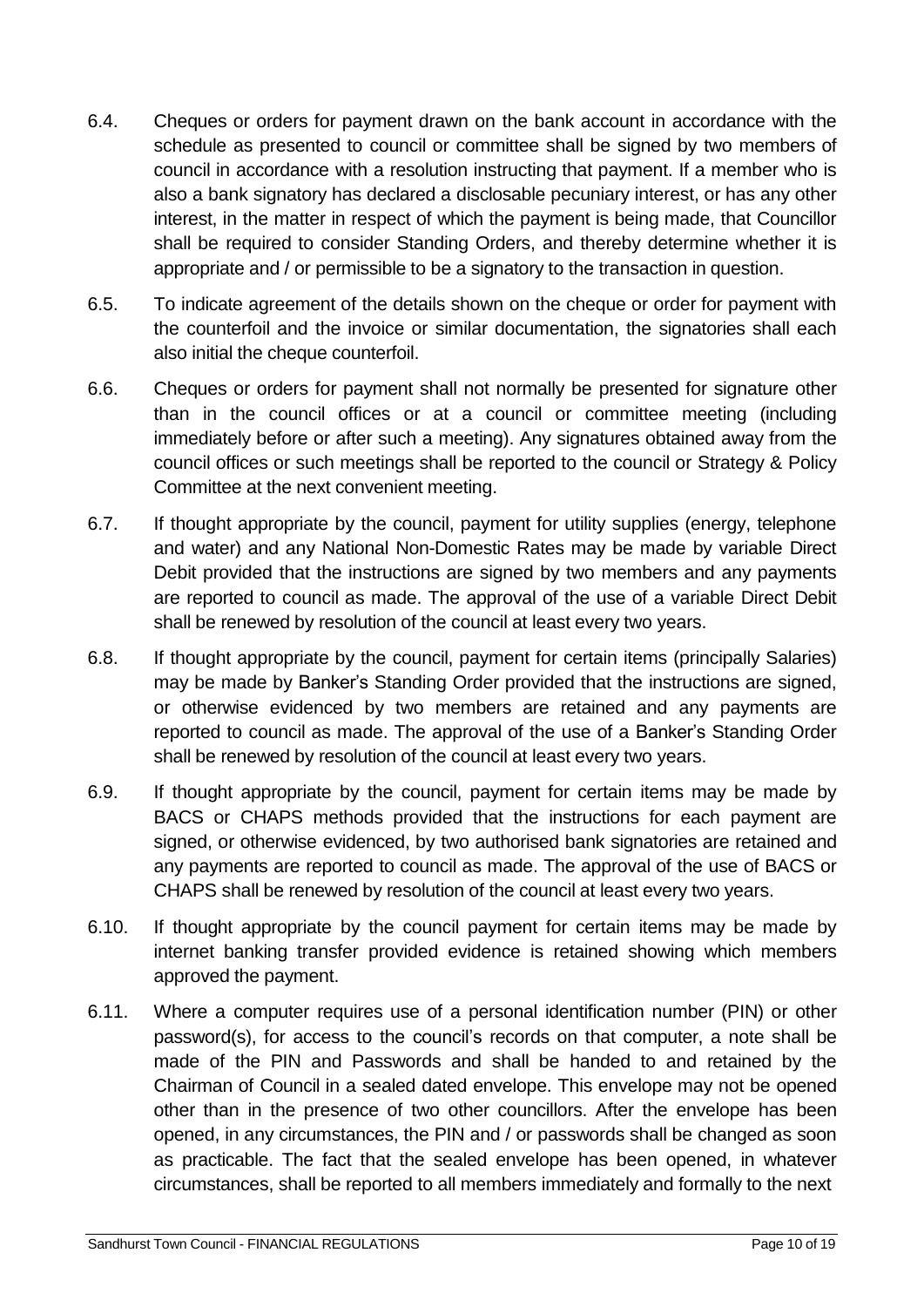available meeting of the council. This will not be required for a member's personal computer used only for remote authorisation of bank payments.

- 6.12. No employee or councillor shall disclose any PIN or password, relevant to the working of the council or its bank accounts, to any person not authorised in writing by the council or a duly delegated committee.
- 6.13. Regular back-up copies of the records on any computer shall be made and shall be stored securely away from the computer in question, and preferably off site.
- 6.14. The council, and any members using computers for the council's financial business, shall ensure that anti-virus, anti-spyware and firewall, software with automatic updates, together with a high level of security, is used.
- 6.15. Where internet banking arrangements are made with any bank, the Executive Officer shall be appointed as the Service Administrator. The Bank Mandate approved by the council shall identify a number of councillors who will be authorised to approve transactions on those accounts. The bank mandate will state clearly the amounts of payments that can be instructed by the use of the Service Administrator alone, or by the Service Administrator with a stated number of approvals.
- 6.16. Access to any internet banking accounts will be directly to the access page (which may be saved under "favourites"), and not through a search engine or e-mail link. Remembered or saved passwords facilities must not be used on any computer used for council banking work. Breach of this Regulation will be treated as a very serious matter under these regulations.
- 6.17. Changes to account details for suppliers, which are used for internet banking may only be changed on written hard copy notification by the supplier and supported by hard copy authority for change signed by [two of] the Executive Officer and a member. A programme of regular checks of standing data with suppliers will be followed.
- 6.18. Any Debit Card issued for use will be specifically restricted to the Executive Officer and their Deputy and will also be restricted to a single transaction maximum value of £500 unless authorised by council or Strategy & Policy Committee in writing before any order is placed.
- 6.19. A pre-paid debit card may be issued to employees with varying limits. These limits will be set by Strategy & Policy Committee. Transactions and purchases made will be reported to the council and authority for topping-up shall be at the discretion of the council.
- 6.20. Any corporate credit card or trade card account opened by the council will be specifically restricted to use by the Executive Officer and shall be subject to automatic payment in full at each month-end. Personal credit or debit cards of members or staff shall not be used under any circumstances.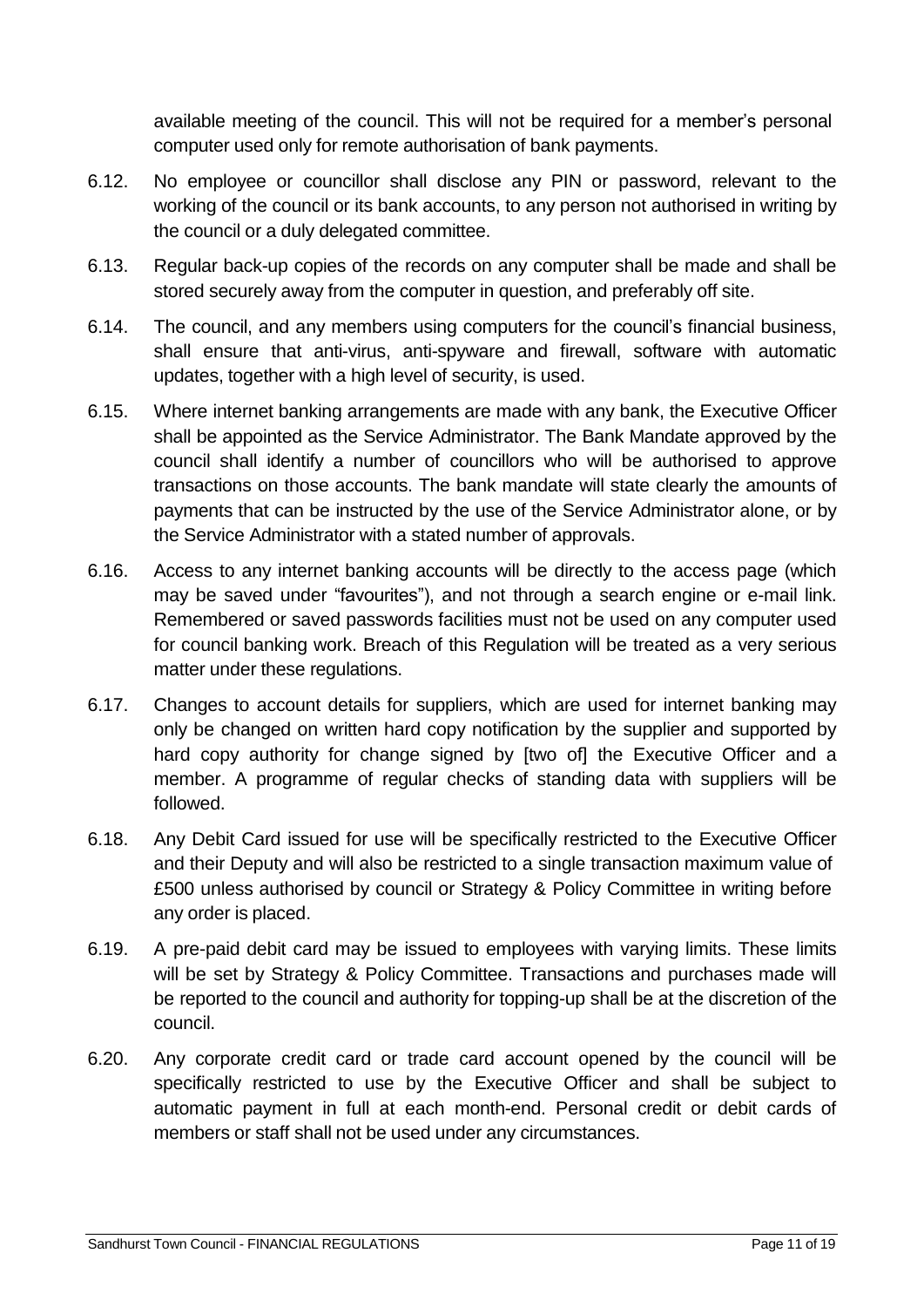- 6.21. The RFO may provide petty cash to officers for the purpose of defraying operational and other expenses. Vouchers for payments made shall be forwarded to the RFO with a claim for reimbursement.
	- a) The RFO shall maintain a petty cash float of £250 for the purpose of defraying operational and other expenses. Vouchers for payments made from petty cash shall be kept to substantiate the payment.
	- b) Income received must not be paid into the petty cash float but must be separately banked, as provided elsewhere in these regulations.
	- c) Payments to maintain the petty cash float shall be shown separately on the schedule of payments presented to council under 5.2 above.

### <span id="page-11-0"></span>**7. PAYMENT OF SALARIES**

- 7.1. As an employer, the council shall make arrangements to meet fully the statutory requirements placed on all employers by PAYE and National Insurance legislation. The payment of all salaries shall be made in accordance with payroll records and the rules of PAYE and National Insurance currently operating, and salary rates shall be as agreed by council, or duly delegated committee.
- 7.2. Payment of salaries and payment of deductions from salary such as may be required to be made for tax, national insurance and pension contributions, or similar statutory or discretionary deductions must be made in accordance with the payroll records and on the appropriate dates stipulated in employment contracts, provided that each payment is reported to the next available council meeting, as set out in these regulations above.
- 7.3. No changes shall be made to any employee's pay, emoluments, or terms and conditions of employment without the prior consent of the council or relevant committee.
- 7.4. Each and every payment to employees of net salary and to the appropriate creditor of the statutory and discretionary deductions shall be recorded in a separate confidential record (confidential cash book). This confidential record is not open to inspection or review (under the Freedom of Information Act 2000 or otherwise) other than:
	- a) by any councillor who can demonstrate a need to know;
	- b) by the internal auditor;
	- c) by the external auditor; or
	- d) by any person authorised under Audit Commission Act 1998, or any superseding legislation.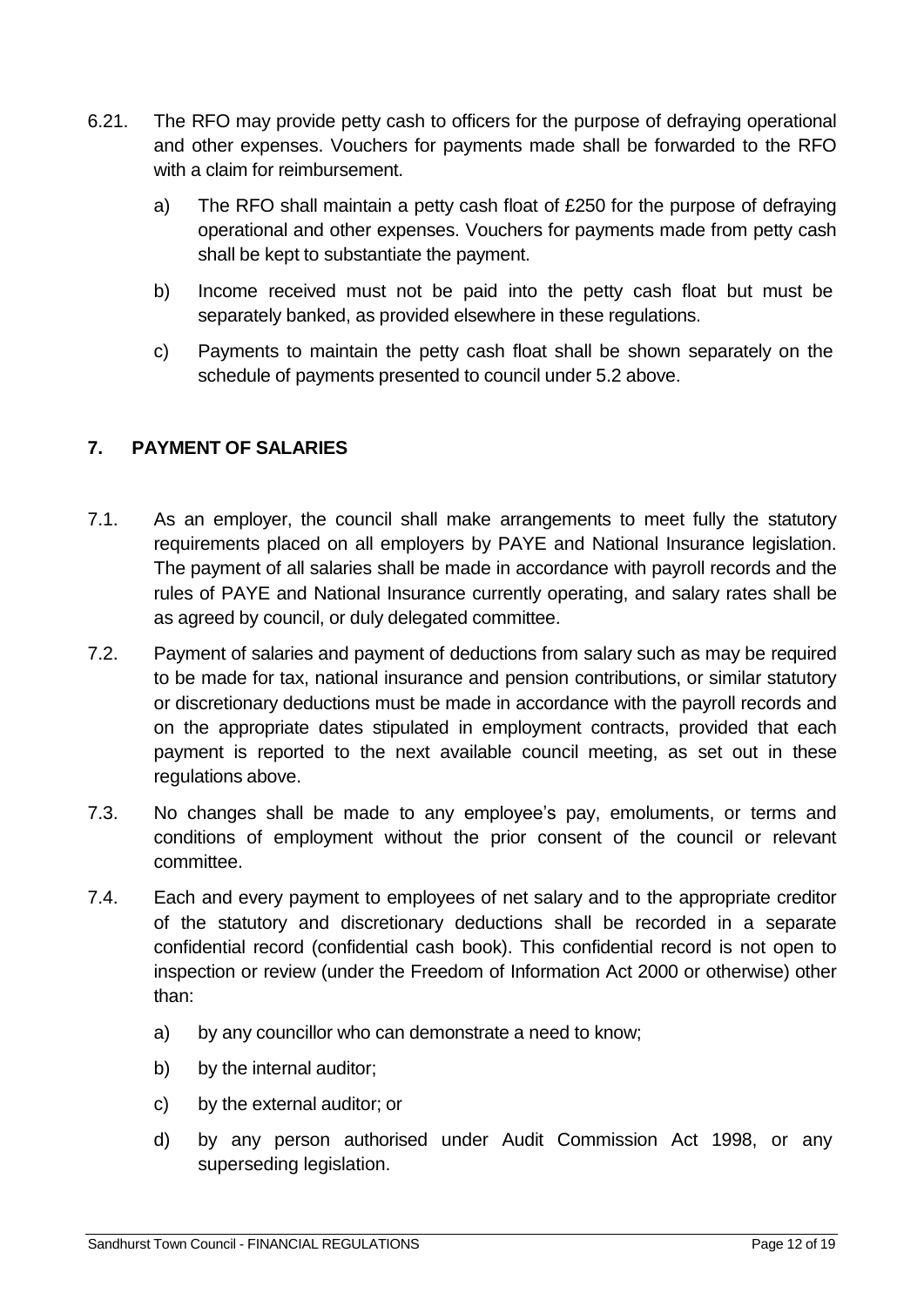- 7.5. The total of such payments in each calendar month shall be reported with all other payments as made as may be required under these Financial Regulations, to ensure that only payments due for the period have actually been paid.
- 7.6. An effective system of personal performance management should be maintained for the senior officers.
- 7.7. Any termination payments shall be supported by a clear business case and reported to the council. Termination payments shall only be authorised by council.
- 7.8. Before employing interim staff the council must consider a full business case.

### <span id="page-12-0"></span>**8. LOANS AND INVESTMENTS**

- 8.1. All borrowings shall be effected in the name of the council, after obtaining any necessary borrowing approval. Any application for borrowing approval shall be approved by Council as to terms and purpose. The application for Borrowing Approval, and subsequent arrangements for the Loan shall only be approved by full council.
- 8.2. Any financial arrangement which does not require formal Borrowing Approval from the Secretary of State (such as Hire Purchase or Leasing of tangible assets) shall be subject to approval by the full council. In each case a report in writing shall be provided to council in respect of value for money for the proposed transaction.
- 8.3. The council will arrange with the council's Banks and Investment providers for the sending of a copy of each statement of account to the Chairman of the council at the same time as one is issued to the Executive Officer.
- 8.4. All loans and investments shall be negotiated in the name of the Council and shall be for a set period in accordance with council policy.
- 8.5. The council shall consider the need for an Investment Policy which, if drawn up, shall be in accordance with relevant regulations, proper practices and guidance. Any Policy shall be reviewed by the council at least annually.
- 8.6. All investments of money under the control of the council shall be in the name of the council.
- 8.7. All investment certificates and other documents relating thereto shall be retained in the custody of the RFO.
- 8.8. Payments in respect of short term or long term investments, including transfers between bank accounts held in the same bank, or branch, shall be made in accordance with Regulation 5 (Authorisation of payments) and Regulation 6 (Instructions for payments).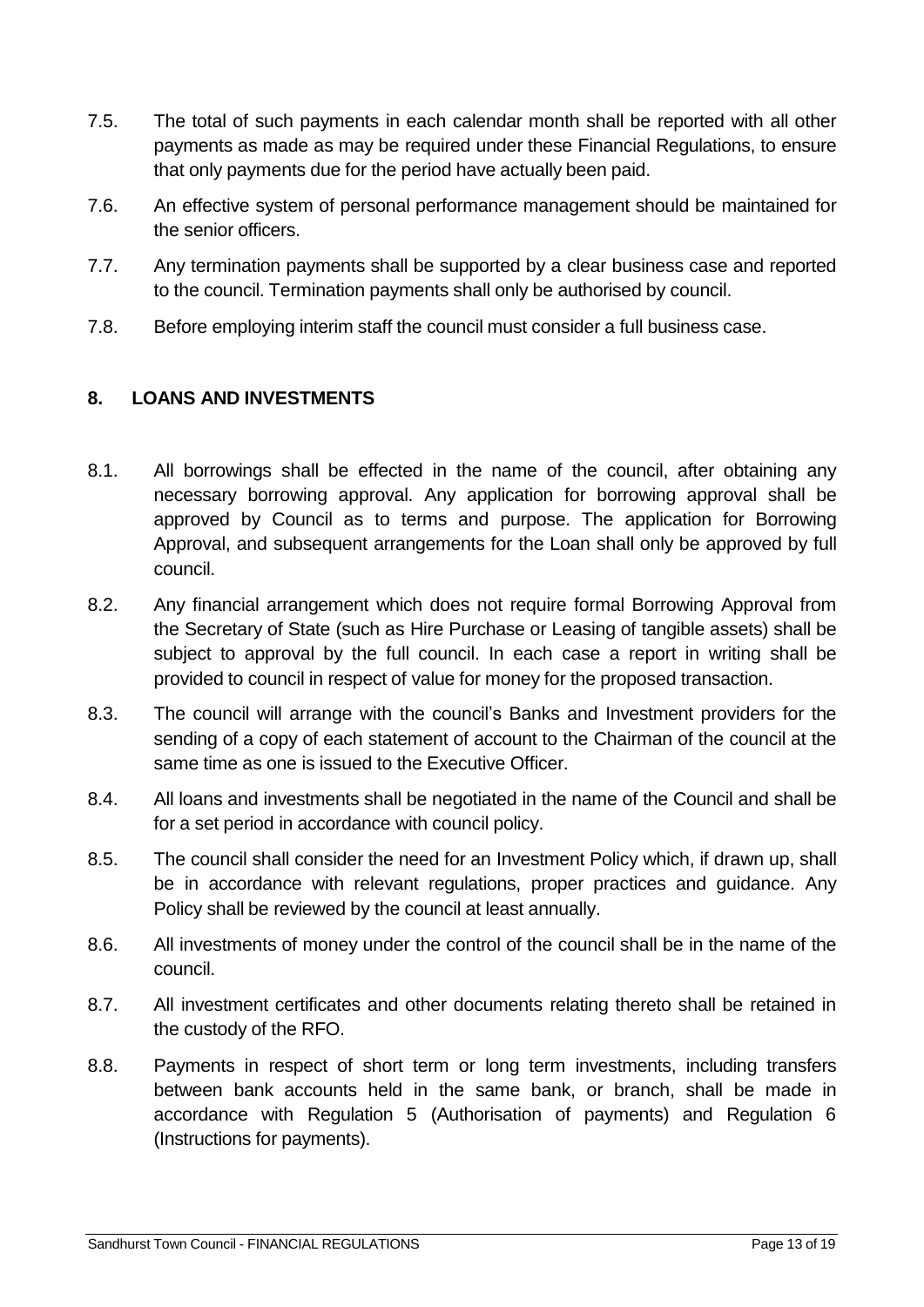#### <span id="page-13-0"></span>**9. INCOME**

- 9.1. The collection of all sums due to the council shall be the responsibility of and under the supervision of the RFO.
- 9.2. Particulars of all charges to be made for work done, services rendered or goods supplied shall be agreed annually by the council, notified to the RFO and the RFO shall be responsible for the collection of all accounts due to the council.
- 9.3. The council will review all fees and charges at least annually, following a report of the Executive Officer.
- 9.4. Any sums found to be irrecoverable and any bad debts shall be reported to the council and shall be written off in the year.
- 9.5. All sums received on behalf of the council shall be banked intact as directed by the RFO. In all cases, all receipts shall be deposited with the council's bankers with such frequency as the RFO considers necessary.
- 9.6. The origin of each receipt shall be entered on the paying-in slip.
- 9.7. Personal cheques shall not be cashed out of money held on behalf of the council.
- 9.8. The RFO shall promptly complete any VAT Return that is required. Any repayment claim due in accordance with VAT Act 1994 section 33 shall be made at least annually coinciding with the financial year end.
- 9.9. Where any significant sums of cash are regularly received by the council, the RFO shall take such steps as are agreed by the council to ensure that more than one person is present when the cash is counted in the first instance, that there is a reconciliation to some form of control such as ticket issues, and that appropriate care is taken in the security and safety of individuals banking such cash.
- 9.10. Any income arising which is the property of a charitable trust shall be paid into a charitable bank account. Instructions for the payment of funds due from the charitable trust to the council (to meet expenditure already incurred by the authority) will be given by the Managing Trustees of the charity meeting separately from any council meeting (see also Regulation 16 below) ].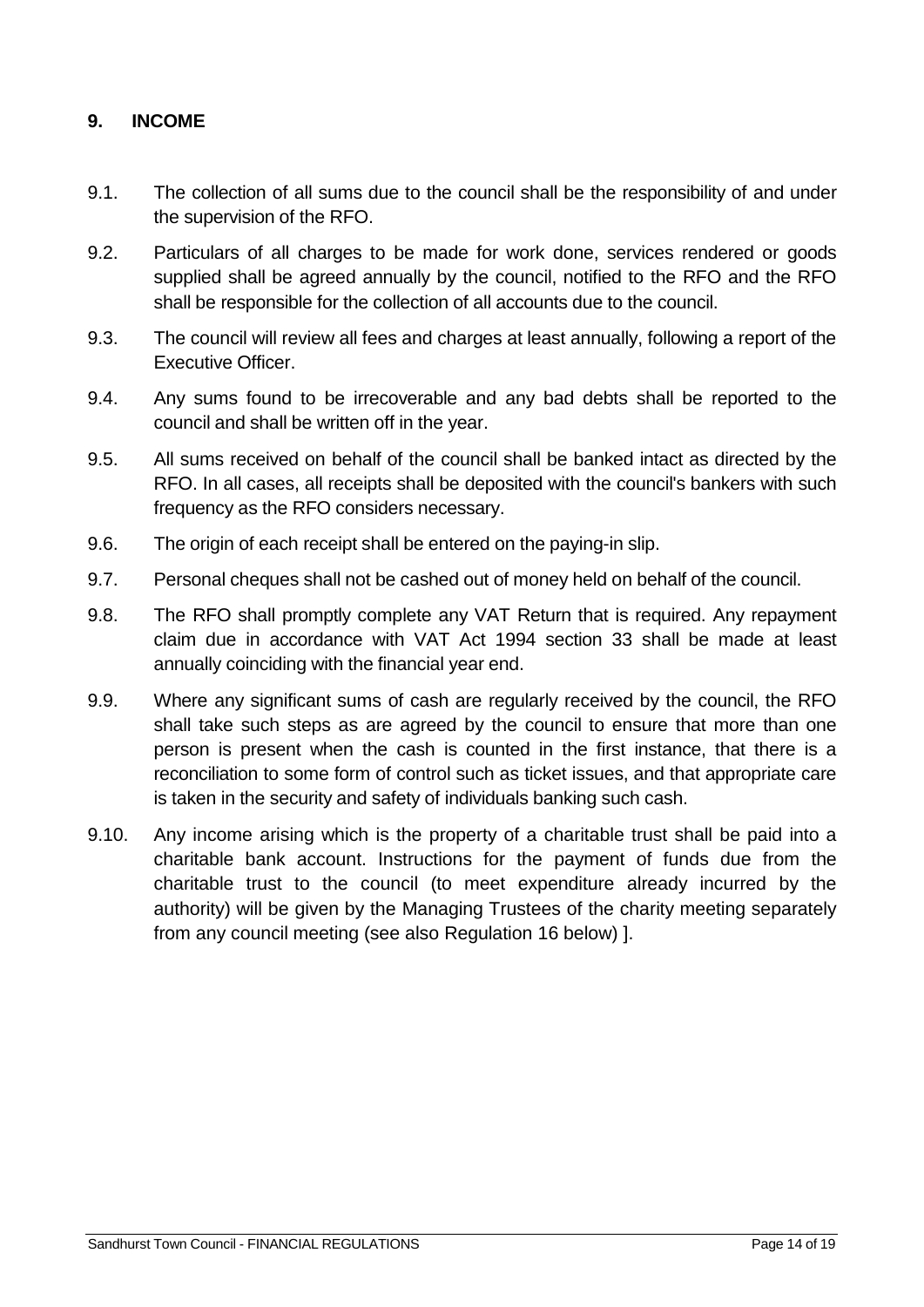### <span id="page-14-0"></span>**10. ORDERS FOR WORK, GOODS AND SERVICES**

- 10.1. An official order shall be issued for all work, goods and services unless a formal contract is to be prepared or an official order would be inappropriate. Copies of orders shall be retained.
- 10.2. Order books shall be controlled by the RFO.
- 10.3. All members and Officers are responsible for obtaining value for money at all times. An officer issuing an official order shall ensure as far as reasonable and practicable that the best available terms are obtained in respect of each transaction, usually by obtaining three or more quotations or estimates from appropriate suppliers, subject to any *de minimis* provisions in Regulation 11 (I) below.
- 10.4. A member may not issue an official order or make any contract on behalf of the council.
- 10.5. The RFO shall verify the lawful nature of any proposed purchase before the issue of any order, and in the case of new or infrequent purchases or payments, the RFO shall ensure that the statutory authority shall be reported to the meeting at which the order is approved so that the Minutes can record the power being used.

### <span id="page-14-1"></span>**11. CONTRACTS**

- 11.1. Procedures as to contracts are laid down as follows:
	- a. Every contract shall comply with these financial regulations, and no exceptions shall be made otherwise than in an emergency provided that this regulation need not apply to contracts which relate to items (i) to (vi) below:
		- i. for the supply of gas, electricity, water, sewerage and telephone services;
		- ii. for specialist services such as are provided by solicitors, accountants, surveyors and planning consultants;
		- iii. for work to be executed or goods or materials to be supplied which consist of repairs to or parts for existing machinery or equipment or plant;
		- iv. for work to be executed or goods or materials to be supplied which constitute an extension of an existing contract by the Council;
		- v. for additional audit work of the external Auditor up to an estimated value of £500 (in excess of this sum the Executive Officer shall act after consultation with the Chairman and Vice Chairman of council); and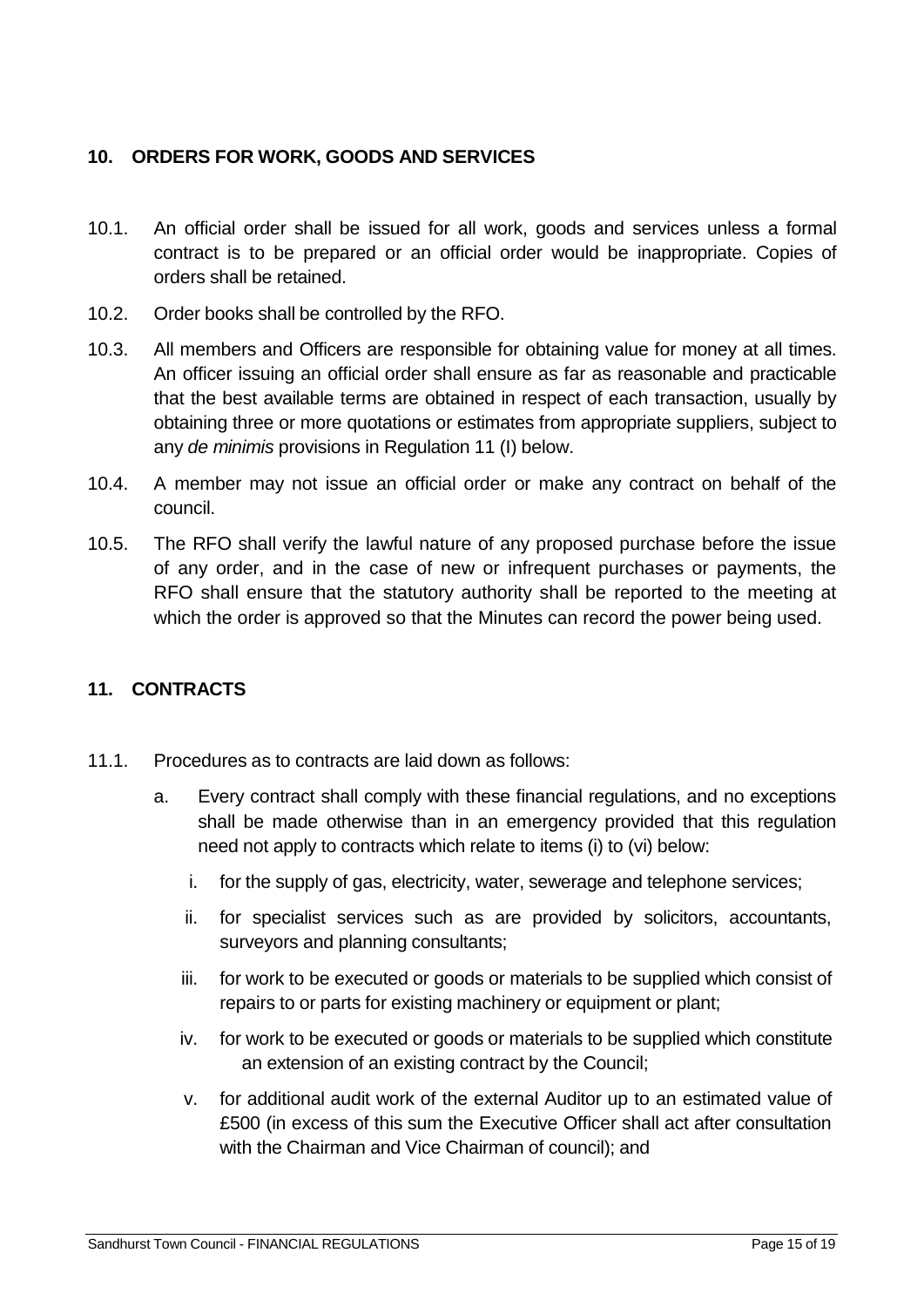- vi. for goods or materials proposed to be purchased which are proprietary articles and / or are only sold at a fixed price.
- b. Where it is intended to enter into a contract exceeding £60,000 in value for the supply of goods or materials or for the execution of works or specialist services other than such goods, materials, works or specialist services as are excepted as set out in paragraph (a) the Executive Officer shall invite tenders from at least three firms to be taken from an appropriate approved list.
- c. When applications are made to waive financial regulations relating to contracts to enable a price to be negotiated without competition the reason shall be embodied in a recommendation to the council.
- d. Such invitation to tender shall state the general nature of the intended contract and the Executive Officer shall obtain the necessary technical assistance to prepare a specification in appropriate cases. The invitation shall in addition state that tenders must be addressed to the Executive Officer in the ordinary course of post. Each tendering firm shall be supplied with a specifically marked envelope in which the tender is to be sealed and remain sealed until the prescribed date for opening tenders for that contract.
- e. All sealed tenders shall be opened at the same time on the prescribed date by the Executive Officer in the presence of at least one member of council.
- f. If less than three tenders are received for contracts above £60,000 or if all the tenders are identical the council may make such arrangements as it thinks fit for procuring the goods or materials or executing the works.
- g. Any invitation to tender issued under this regulation shall be subject to Standing Order 18d<sup>[3](#page-15-0)</sup>, and shall refer to the terms of the Bribery Act 2010.
- h. When it is to enter into a contract of less than £60,000 in value for the supply of goods or materials or for the execution of works or specialist services other than such goods, materials, works or specialist services as are excepted as set out in paragraph (a) the Executive Officer shall obtain 3 quotations (priced descriptions of the proposed supply) where the value is above £5,000. Otherwise, Regulation 10 (3) above shall apply.
	- i. The council shall not be obliged to accept the lowest of any tender, quote or estimate.
	- j. Should it occur that the council, or duly delegated committee, does not accept any tender, quote or estimate, the work is not allocated and the council requires further pricing, provided that the specification does not change, no person shall be permitted to submit a later tender, estimate or quote who was present when the original decision making process was being undertaken.

<span id="page-15-0"></span><sup>3</sup> Based on NALC's model standing order 18d in Local Councils Explained © 2013 National Association of Local Councils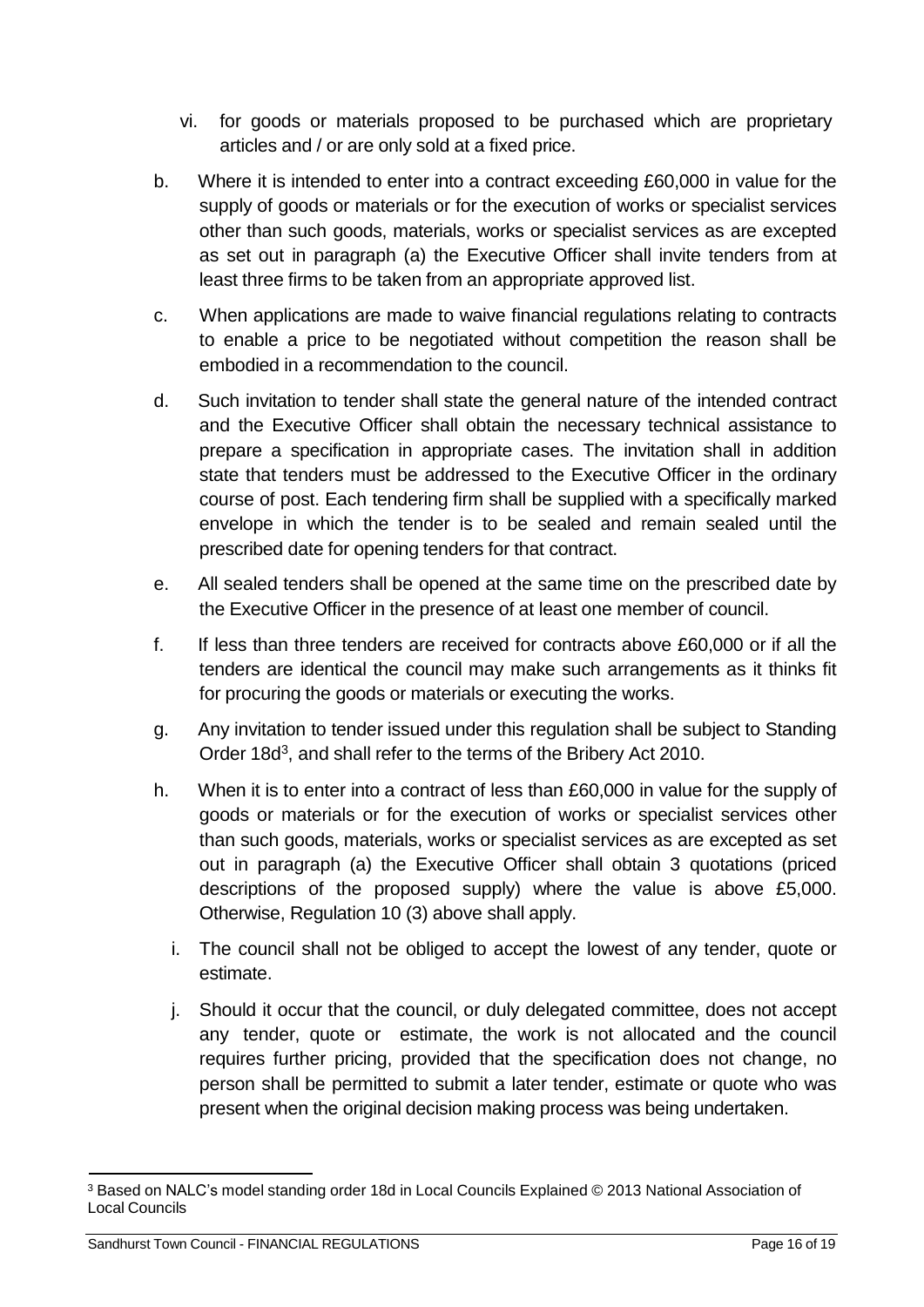k. The European Union Procurement Directive shall apply and the terms of the Public Contracts Regulations 2006 and the Utilities Contracts Regulations 2006 including thresholds shall be followed.

### <span id="page-16-0"></span>**12. PAYMENTS UNDER CONTRACTS FOR BUILDING OR OTHER CONSTRUCTION WORKS**

- 12.1. Payments on account of the contract sum shall be made within the time specified in the contract by the RFO upon authorised certificates of the architect or other consultants engaged to supervise the contract (subject to any percentage withholding as may be agreed in the particular contract).
- 12.2. Where contracts provide for payment by instalments the RFO shall maintain a record of all such payments. In any case where it is estimated that the total cost of work carried out under a contract, excluding agreed variations, will exceed the contract sum of 5% or more a report shall be submitted to the council.
- 12.3. Any variation to a contract or addition to or omission from a contract must be approved by the council and Executive Officer to the contractor in writing, the council being informed where the final cost is likely to exceed the financial provision.

### <span id="page-16-1"></span>**13. STORES AND EQUIPMENT**

- 13.1. The officer in charge of each section shall be responsible for the care and custody of stores and equipment in that section.
- 13.2. Delivery Notes shall be obtained in respect of all goods received into store or otherwise delivered and goods must be checked as to order and quality at the time delivery is made.
- 13.3. Stocks shall be kept at the minimum levels consistent with operational requirements.
- 13.4. The RFO shall be responsible for periodic checks of stocks and stores at least annually.

### <span id="page-16-2"></span>**14. ASSETS, PROPERTIES AND ESTATES**

14.1. The Executive Officer shall make appropriate arrangements for the custody of all title deeds and Land Registry Certificates of properties held by the council. The RFO shall ensure a record is maintained of all properties held by the council, recording the location, extent, plan, reference, purchase details, nature of the interest, tenancies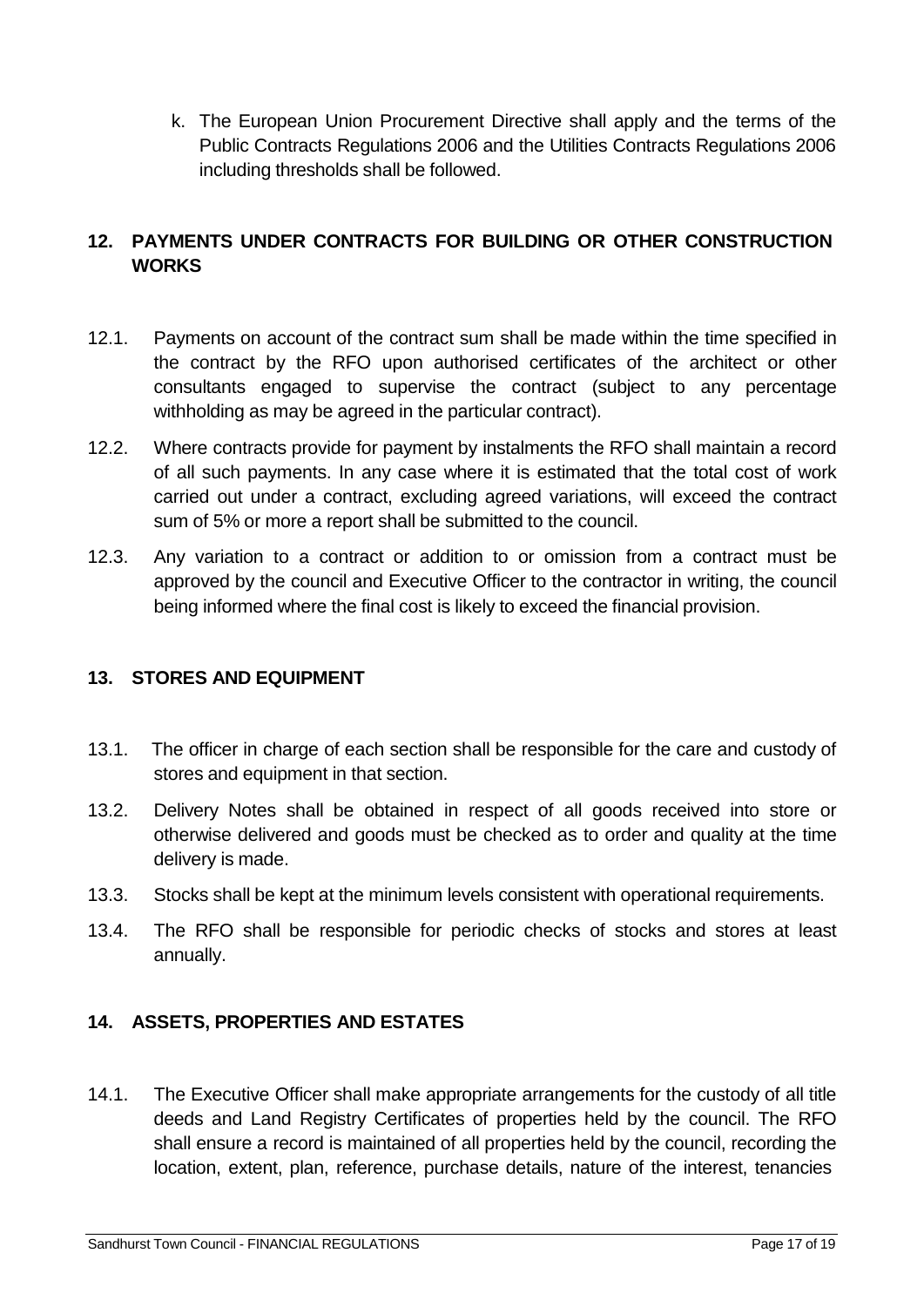granted, rents payable and purpose for which held in accordance with Accounts and Audit Regulations.

- 14.2. No tangible moveable property shall be purchased or otherwise acquired, sold, leased or otherwise disposed of, without the authority of the council, together with any other consents required by law, save where the estimated value of any one item of tangible movable property does not exceed £250.
- 14.3. No real property (interests in land) shall be sold, leased or otherwise disposed of without the authority of the council, together with any other consents required by law, In each case a Report in writing shall be provided to council in respect of valuation and surveyed condition of the property (including matters such as planning permissions and covenants) together with a proper business case (including an adequate level of consultation with the electorate).
- 14.4. No real property (interests in land) shall be purchased or acquired without the authority of the full council. In each case a Report in writing shall be provided to council in respect of valuation and surveyed condition of the property (including matters such as planning permissions and covenants) together with a proper business case (including an adequate level of consultation with the electorate).
- 14.5. Subject only to the limit set in Reg. 14.2 above, no tangible moveable property shall be purchased or acquired without the authority of the full council. In each case a Report in writing shall be provided to council with a full business case.
- 14.6. The RFO shall ensure that an appropriate and accurate Register of Assets and Investments is kept up to date. The continued existence of tangible assets shown in the Register shall be verified at least annually, possibly in conjunction with a health and safety inspection of assets.

### <span id="page-17-0"></span>**15. INSURANCE**

- 15.1. Following the annual risk assessment (per Financial Regulation 17), the Executive Officer shall effect all insurances and negotiate all claims on the council's insurers.
- 15.2. The Executive Officer shall give prompt attention to all new risks, properties or vehicles which require to be insured and of any alterations affecting existing insurances.
- 15.3. The RFO shall keep a record of all insurances effected by the council and the property and risks covered thereby and annually review it.
- 15.4. The RFO shall be notified of any loss liability or damage or of any event likely to lead to a claim, and shall report these to council at the next available meeting.
- 15.5. All appropriate members and employees of the council shall be included in a suitable form of security or fidelity guarantee insurance which shall cover the maximum risk exposure as determined annually by the council, or duly delegated committee.